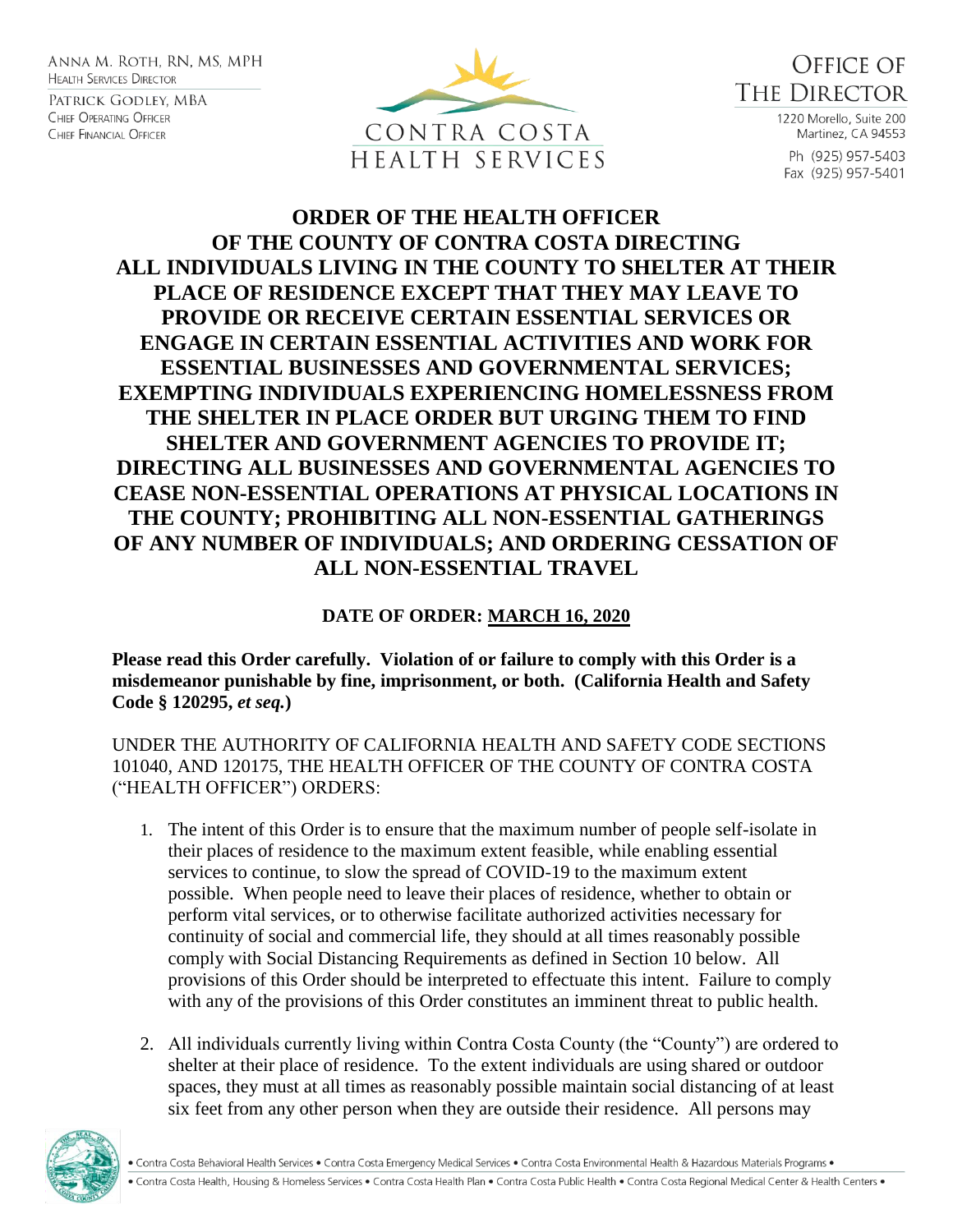ANNA M. ROTH. RN. MS. MPH **HEALTH SERVICES DIRECTOR** PATRICK GODLEY, MBA CHIEF OPERATING OFFICER CHIEF FINANCIAL OFFICER



**OFFICE OF** THE DIRECTOR 1220 Morello, Suite 200 Martinez, CA 94553 Ph (925) 957-5403 Fax (925) 957-5401

leave their residences only for Essential Activities, Essential Governmental Functions, or to operate Essential Businesses, all as defined in Section 10. Individuals experiencing homelessness are exempt from this Section, but are strongly urged to obtain shelter, and governmental and other entities are strongly urged to make such shelter available as soon as possible and to the maximum extent practicable (and to utilize Social Distancing Requirements in their operation).

- 3. All businesses with a facility in the County, except Essential Businesses as defined below in Section 10, are required to cease all activities at facilities located within the County except Minimum Basic Operations, as defined in Section 10. For clarity, businesses may also continue operations consisting exclusively of employees or contractors performing activities at their own residences (i.e., working from home). All Essential Businesses are strongly encouraged to remain open. To the greatest extent feasible, Essential Businesses shall comply with Social Distancing Requirements as defined in Section 10 below, including, but not limited to, when any customers are standing in line.
- 4. All public and private gatherings of any number of people occurring outside a household or living unit are prohibited, except for the limited purposes as expressly permitted in Section 10. Nothing in this Order prohibits the gathering of members of a household or living unit.
- 5. All travel, including, but not limited to, travel on foot, bicycle, scooter, motorcycle, automobile, or public transit, except Essential Travel and Essential Activities as defined below in Section 10, is prohibited. People must use public transit only for purposes of performing Essential Activities or to travel to and from work to operate Essential Businesses or maintain Essential Governmental Functions. People riding on public transit must comply with Social Distancing Requirements as defined in Section 10 below, to the greatest extent feasible. This Order allows travel into or out of the County to perform Essential Activities, operate Essential Businesses, or maintain Essential Governmental Functions.
- 6. This Order is issued based on evidence of increasing occurrence of COVID-19 within the County and throughout the Bay Area, scientific evidence and best practices regarding the most effective approaches to slow the transmission of communicable diseases generally and COVID-19 specifically, and evidence that the age, condition, and health of a significant portion of the population of the County places it at risk for serious health complications, including death, from COVID-19. Due to the outbreak of the COVID-19 virus in the general public, which is now a pandemic according to the World Health Organization, there is a public health emergency throughout the County. Making the problem worse, some individuals who contract the COVID-19 virus have no symptoms or have mild symptoms, which means they may not be aware they carry the virus.

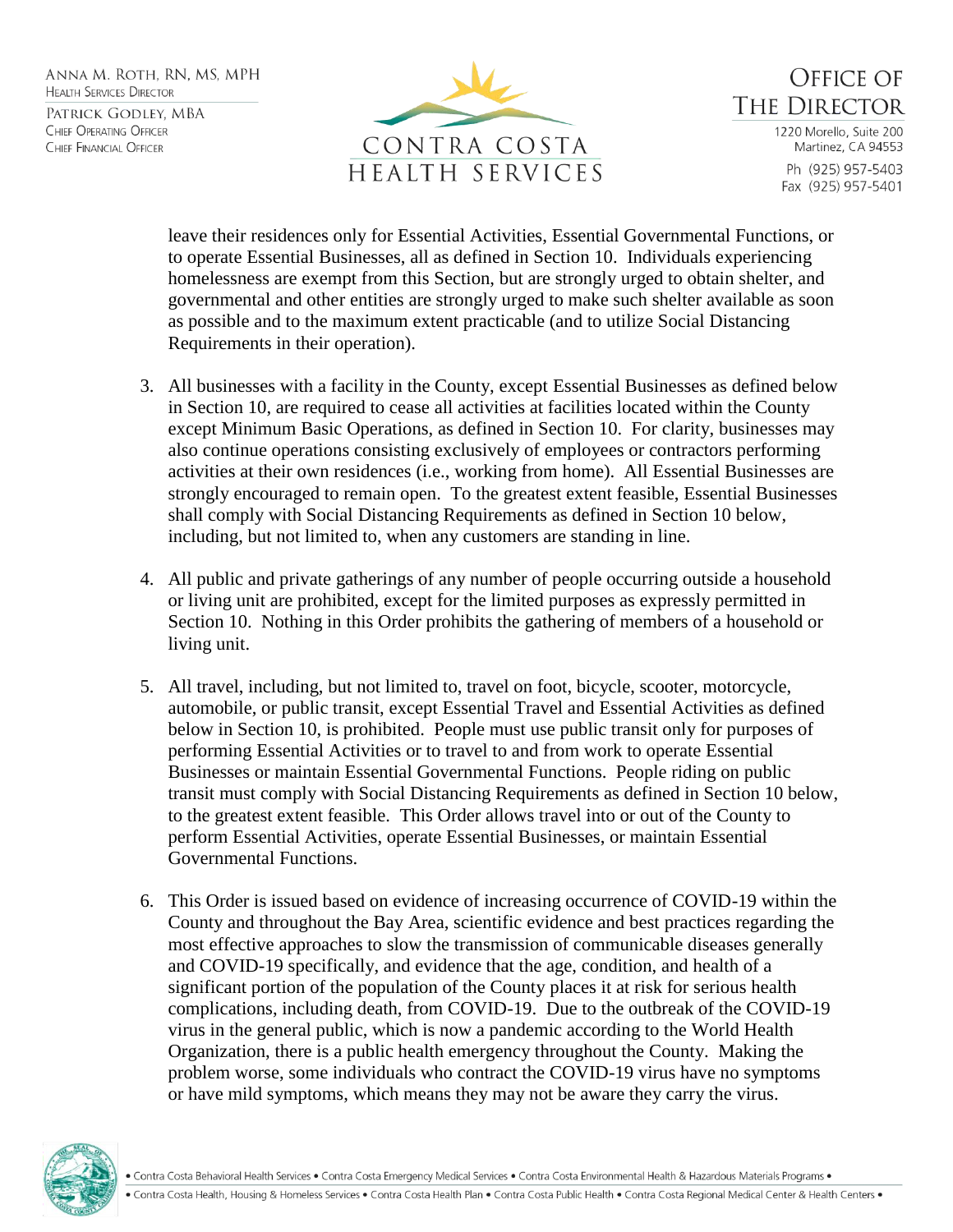ANNA M. ROTH. RN. MS. MPH **HEALTH SERVICES DIRECTOR** PATRICK GODLEY, MBA CHIEF OPERATING OFFICER CHIEF FINANCIAL OFFICER



**OFFICE OF** THE DIRECTOR 1220 Morello, Suite 200 Martinez, CA 94553 Ph (925) 957-5403 Fax (925) 957-5401

Because even people without symptoms can transmit the disease, and because evidence shows the disease is easily spread, gatherings can result in preventable transmission of the virus. The scientific evidence shows that at this stage of the emergency, it is essential to slow virus transmission as much as possible to protect the most vulnerable and to prevent the health care system from being overwhelmed. One proven way to slow the transmission is to limit interactions among people to the greatest extent practicable. By reducing the spread of the COVID-19 virus, this Order helps preserve critical and limited healthcare capacity in the County.

- 7. This Order also is issued in light of the existence of 29 cases of COVID-19 in the County, as well as at least 258 confirmed cases and at least three deaths in the seven Bay Area jurisdictions jointly issuing this Order, as of 5 p.m. on March 15, 2020, including a significant and increasing number of suspected cases of community transmission and likely further significant increases in transmission. Widespread testing for COVID-19 is not yet available but is expected to increase in the coming days. This Order is necessary to slow the rate of spread and the Health Officer will re-evaluate it as further data becomes available.
- 8. This Order is issued in accordance with, and incorporates by reference, the March 4, 2020 Proclamation of a State of Emergency issued by Governor Gavin Newsom, This Order is issued in accordance with, and incorporates by reference, the March 4, 2020 Proclamation of a State of Emergency issued by Governor Gavin Newsom and the March 10, 2020 Resolution of the Contra Costa County Board of Supervisors declaring the existence of a Local Emergency in Contra Costa County.
- 9. This Order comes after the release of substantial guidance from the County Health Officer, the Centers for Disease Control and Prevention, the California Department of Public Health, and other public health officials throughout the United States and around the world, including a variety of prior orders to combat the spread and harms of COVID-19. The Health Officer will continue to assess the quickly evolving situation and may modify or extend this Order, or issue additional Orders, related to COVID-19.

## 10. Definitions and Exemptions.

- a. For purposes of this Order, individuals may leave their residence only to perform any of the following "Essential Activities." But people at high risk of severe illness from COVID-19 and people who are sick are urged to stay in their residence to the extent possible except as necessary to seek medical care.
	- i. To engage in activities or perform tasks essential to their health and safety, or to the health and safety of their family or household members (including, but not limited to, pets), such as, by way of example only and without limitation, obtaining medical supplies or medication, visiting a

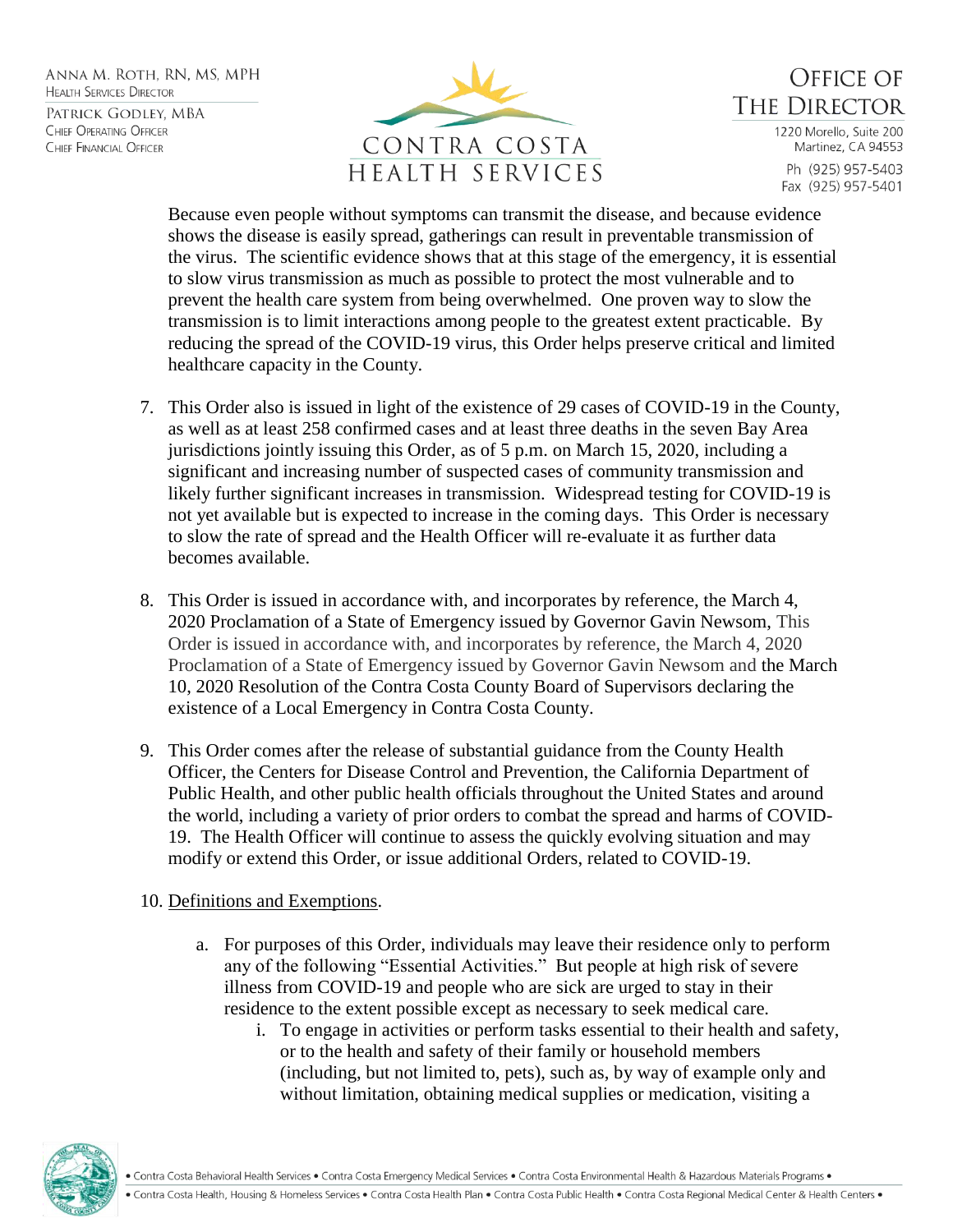ANNA M. ROTH. RN. MS. MPH **HEALTH SERVICES DIRECTOR** 

PATRICK GODLEY, MBA CHIEF OPERATING OFFICER CHIEF FINANCIAL OFFICER



**OFFICE OF THE DIRECTOR** 1220 Morello, Suite 200 Martinez, CA 94553 Ph (925) 957-5403 Fax (925) 957-5401

health care professional, or obtaining supplies they need to work from home.

- ii. To obtain necessary services or supplies for themselves and their family or household members, or to deliver those services or supplies to others, such as, by way of example only and without limitation, canned food, dry goods, fresh fruits and vegetables, pet supply, fresh meats, fish, and poultry, and any other household consumer products, and products necessary to maintain the safety, sanitation, and essential operation of residences.
- iii. To engage in outdoor activity, provided the individuals comply with Social Distancing Requirements as defined in this Section, such as, by way of example and without limitation, walking, hiking, or running.
- iv. To perform work providing essential products and services at an Essential Business or to otherwise carry out activities specifically permitted in this Order, including Minimum Basic Operations.
- v. To care for a family member or pet in another household.
- b. For purposes of this Order, individuals may leave their residence to work for or obtain services at any "Healthcare Operations" including hospitals, clinics, dentists, pharmacies, pharmaceutical and biotechnology companies, other healthcare facilities, healthcare suppliers, home healthcare services providers, mental health providers, or any related and/or ancillary healthcare services. "Healthcare Operations" also includes veterinary care and all healthcare services provided to animals. This exemption shall be construed broadly to avoid any impacts to the delivery of healthcare, broadly defined. "Healthcare Operations" does not include fitness and exercise gyms and similar facilities.
- c. For purposes of this Order, individuals may leave their residence to provide any services or perform any work necessary to the operations and maintenance of "Essential Infrastructure," including, but not limited to, public works construction, construction of housing (in particular affordable housing or housing for individuals experiencing homelessness), airport operations, water, sewer, gas, electrical, oil refining, roads and highways, public transportation, solid waste collection and removal, internet, and telecommunications systems (including the provision of essential global, national, and local infrastructure for computing services, business infrastructure, communications, and web-based services), provided that they carry out those services or that work in compliance with Social Distancing Requirements as defined this Section, to the extent possible.
- d. For purposes of this Order, all first responders, emergency management personnel, emergency dispatchers, court personnel, and law enforcement personnel, and others who need to perform essential services are categorically



. Contra Costa Behavioral Health Services . Contra Costa Emergency Medical Services . Contra Costa Environmental Health & Hazardous Materials Programs .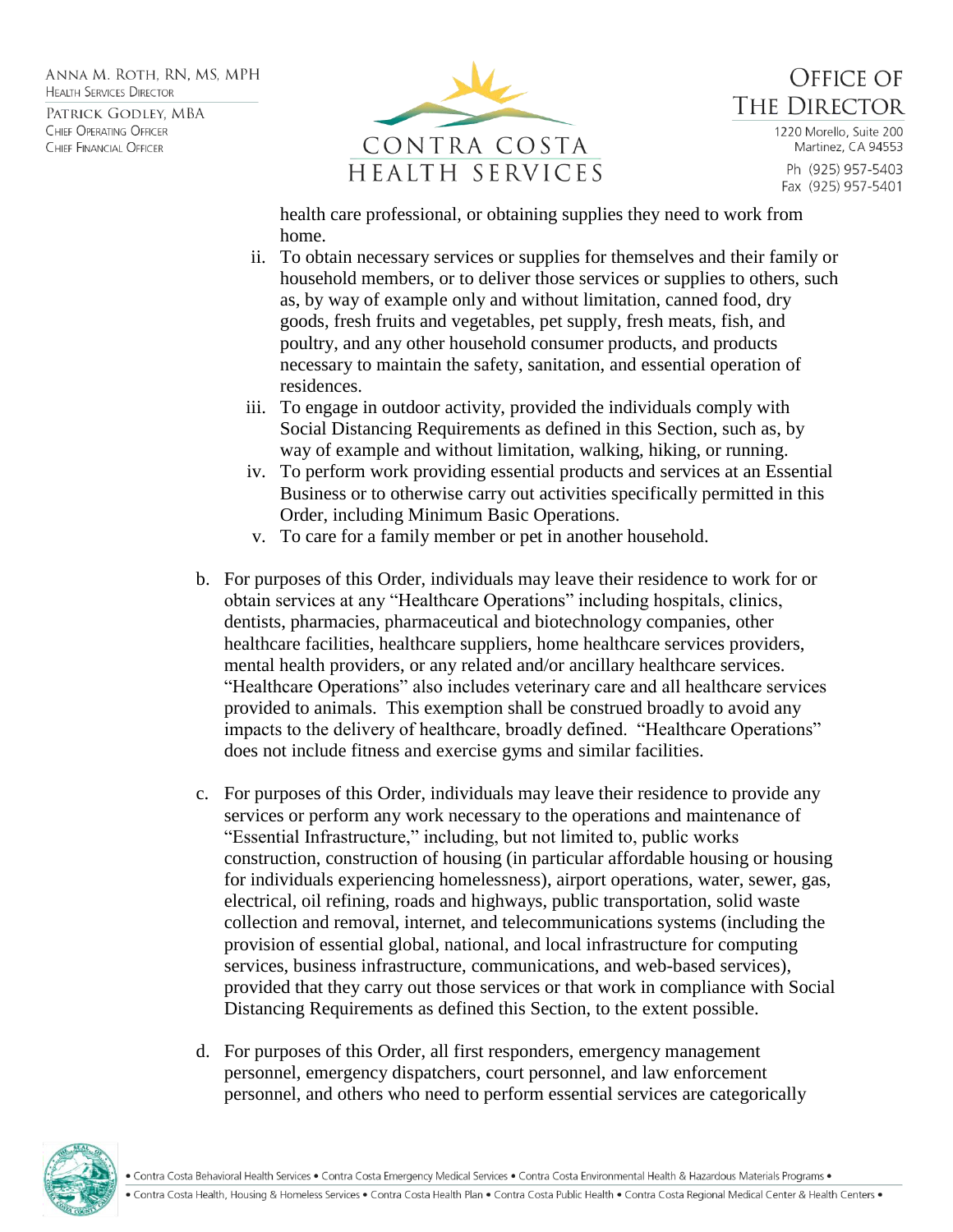ANNA M. ROTH. RN. MS. MPH **HEALTH SERVICES DIRECTOR** PATRICK GODLEY, MBA CHIEF OPERATING OFFICER CHIEF FINANCIAL OFFICER



**OFFICE OF THE DIRECTOR** 1220 Morello, Suite 200 Martinez, CA 94553

> Ph (925) 957-5403 Fax (925) 957-5401

exempt from this Order. Further, nothing in this Order shall prohibit any individual from performing or accessing "Essential Governmental Functions," as determined by the governmental entity performing those functions. Each governmental entity shall identify and designate appropriate employees or contractors to continue providing and carrying out any Essential Governmental Functions. All Essential Governmental Functions shall be performed in compliance with Social Distancing Requirements as defined in this Section, to the extent possible.

- e. For the purposes of this Order, covered businesses include any for-profit, nonprofit, or educational entities, regardless of the nature of the service, the function they perform, or its corporate or entity structure.
- f. For the purposes of this Order, "Essential Businesses" means:
	- i. Healthcare Operations and Essential Infrastructure;
	- ii. Grocery stores, certified farmers' markets, farm and produce stands, supermarkets, food banks, convenience stores, and other establishments engaged in the retail sale of canned food, dry goods, fresh fruits and vegetables, pet supply, fresh meats, fish, and poultry, and any other household consumer products (such as cleaning and personal care products). This includes stores that sell groceries and also sell other nongrocery products, and products necessary to maintaining the safety, sanitation, and essential operation of residences;
	- iii. Food cultivation, including farming, livestock, and fishing;
	- iv. Businesses that provide food, shelter, and social services, and other necessities of life for economically disadvantaged or otherwise needy individuals;
	- v. Newspapers, television, radio, and other media services;
	- vi. Gas stations and auto-supply, auto-repair, and related facilities;
	- vii. Banks and related financial institutions;
	- viii. Hardware stores;
		- ix. Plumbers, electricians, exterminators, and other service providers who provide services that are necessary to maintaining the safety, sanitation, and essential operation of residences, Essential Activities, and Essential Businesses;
		- x. Businesses providing mailing and shipping services, including post office boxes;
		- xi. Educational institutions—including public and private K-12 schools, colleges, and universities—for purposes of facilitating distance learning or performing essential functions, provided that social distancing of six-feet per person is maintained to the greatest extent possible;
	- xii. Laundromats, drycleaners, and laundry service providers;

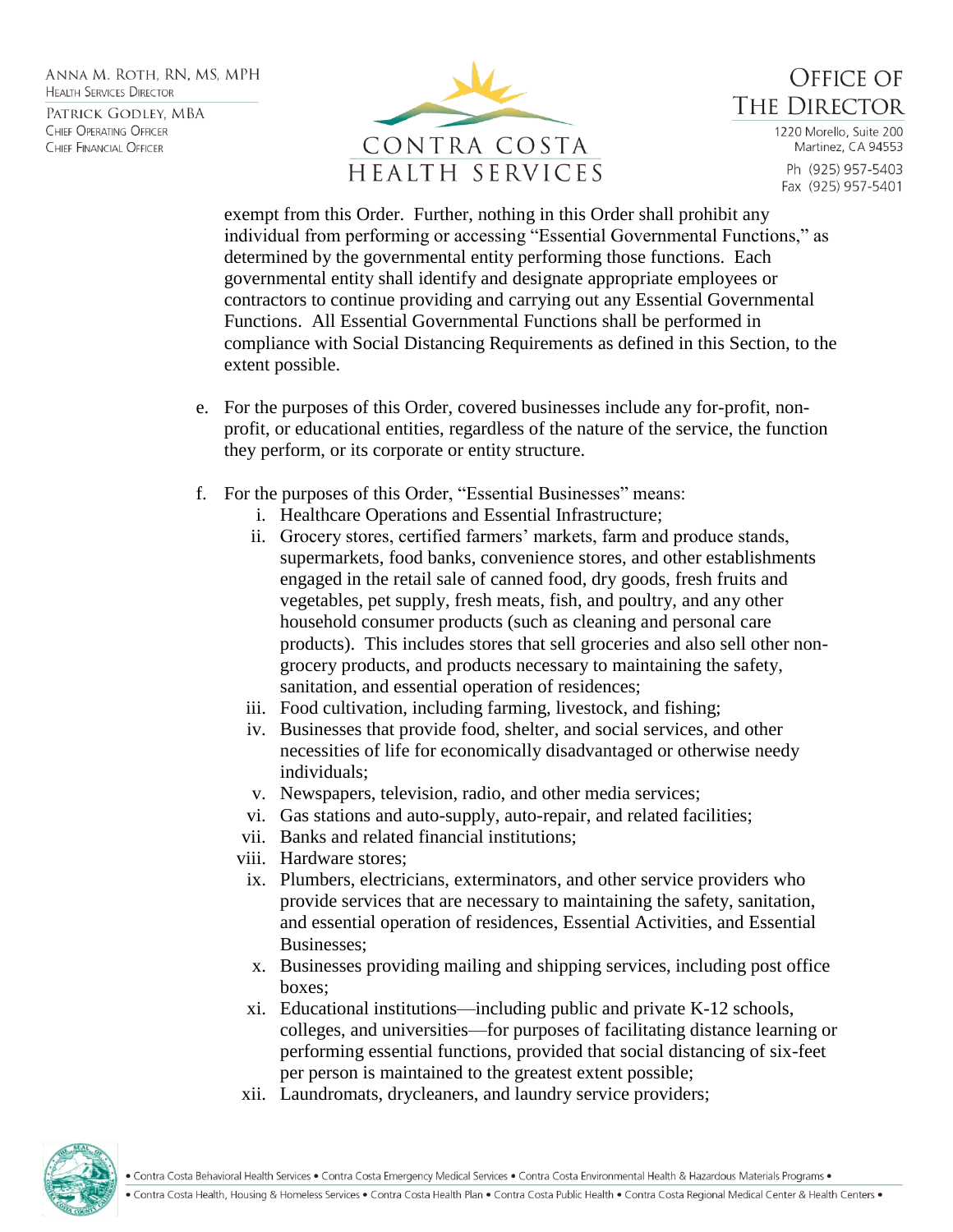ANNA M. ROTH. RN. MS. MPH **HEALTH SERVICES DIRECTOR** 

PATRICK GODLEY, MBA CHIEF OPERATING OFFICER CHIEF FINANCIAL OFFICER



**OFFICE OF** THE DIRECTOR 1220 Morello, Suite 200 Martinez, CA 94553

Ph (925) 957-5403 Fax (925) 957-5401

- xiii. Restaurants and other facilities that prepare and serve food, but only for delivery or carry out. Schools and other entities that typically provide free food services to students or members of the public may continue to do so under this Order on the condition that the food is provided to students or members of the public on a pick-up and take-away basis only. Schools and other entities that provide food services under this exemption shall not permit the food to be eaten at the site where it is provided, or at any other gathering site;
- xiv. Businesses that supply products needed for people to work from home;
- xv. Businesses that supply other Essential Businesses with the support or supplies necessary to operate;
- xvi. Businesses that ship or deliver groceries, food, goods or services directly to residences;
- xvii. Airlines, taxis, and other private transportation providers providing transportation services necessary for Essential Activities and other purposes expressly authorized in this Order;
- xviii. Home-based care for seniors, adults, or children;
- xix. Residential facilities and shelters for seniors, adults, and children;
- xx. Professional services, such as legal or accounting services, when necessary to assist in compliance with legally mandated activities;
- xxi. Childcare facilities providing services that enable employees exempted in this Order to work as permitted. To the extent possible, childcare facilities must operate under the following mandatory conditions:
	- 1. Childcare must be carried out in stable groups of 12 or fewer ("stable" means that the same 12 or fewer children are in the same group each day).
	- 2. Children shall not change from one group to another.
	- 3. If more than one group of children is cared for at one facility, each group shall be in a separate room. Groups shall not mix with each other.
	- 4. Childcare providers shall remain solely with one group of children.
- g. For the purposes of this Order, "Minimum Basic Operations" include the following, provided that employees comply with Social Distancing Requirements as defined this Section, to the extent possible, while carrying out such operations:
	- i. The minimum necessary activities to maintain the value of the business's inventory, ensure security, process payroll and employee benefits, or for related functions.
	- ii. The minimum necessary activities to facilitate employees of the business being able to continue to work remotely from their residences.



. Contra Costa Behavioral Health Services • Contra Costa Emergency Medical Services • Contra Costa Environmental Health & Hazardous Materials Programs •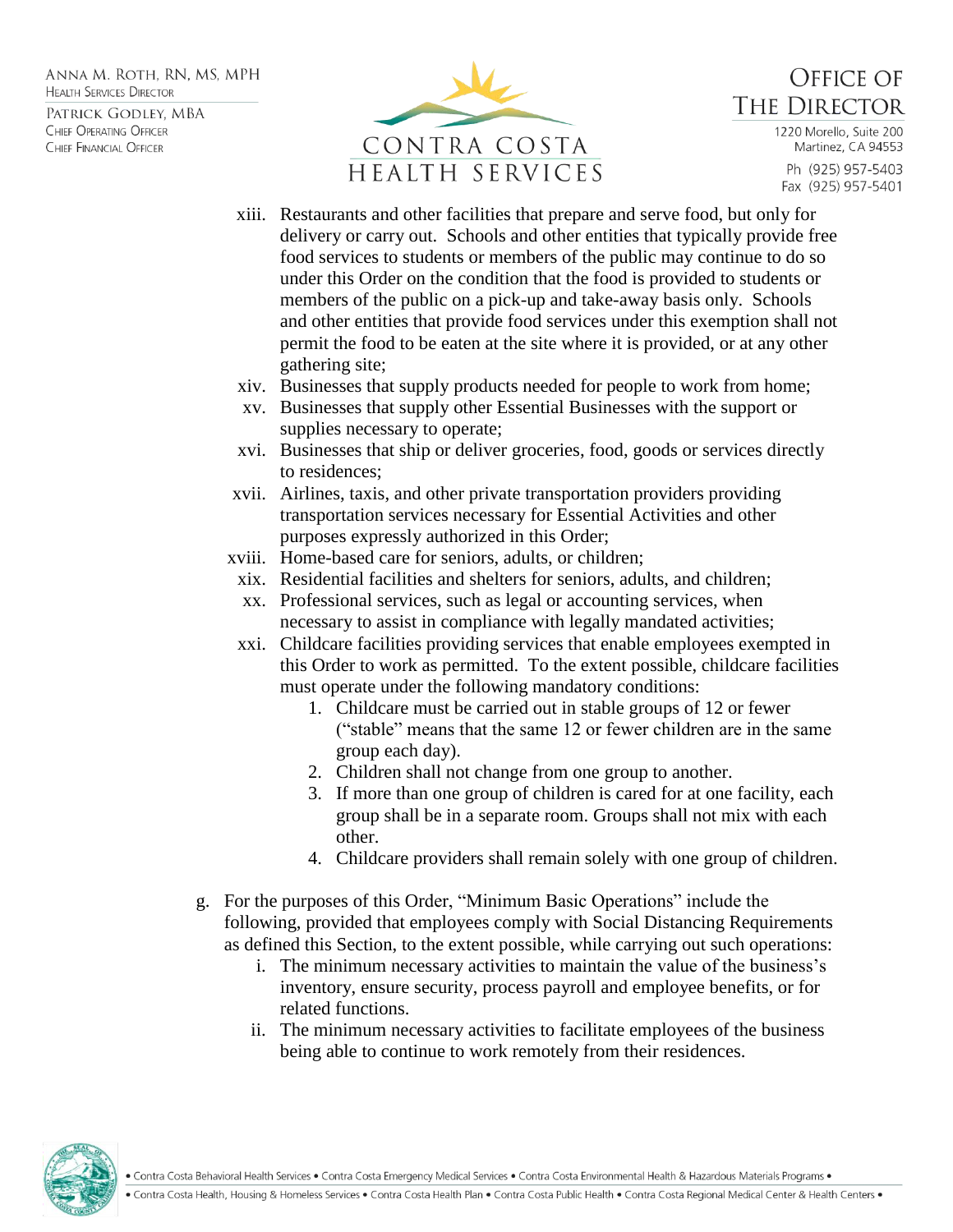ANNA M. ROTH. RN. MS. MPH **HEALTH SERVICES DIRECTOR** PATRICK GODLEY, MBA

CHIEF OPERATING OFFICER CHIEF FINANCIAL OFFICER



**OFFICE OF** THE DIRECTOR

1220 Morello, Suite 200 Martinez, CA 94553

Ph (925) 957-5403 Fax (925) 957-5401

- h. For the purposes of this Order, "Essential Travel" includes travel for any of the following purposes. Individuals engaged in any Essential Travel must comply with all Social Distancing Requirements as defined in this Section below.
	- i. Any travel related to the provision of or access to Essential Activities, Essential Governmental Functions, Essential Businesses, or Minimum Basic Operations.
	- ii. Travel to care for elderly, minors, dependents, persons with disabilities, or other vulnerable persons.
	- iii. Travel to or from educational institutions for purposes of receiving materials for distance learning, for receiving meals, and any other related services.
	- iv. Travel to or return from a place of residence outside the jurisdiction.
	- v. Travel required by law enforcement or court order.
	- vi. Travel required for non-residents to return to their place of residence outside the County. Individuals are strongly encouraged to verify that their transportation out of the County remains available and functional prior to commencing such travel.
- i. For purposes of this Order, residences include hotels, motels, shared rental units and similar facilities.
- j. For purposes of this Order, "Social Distancing Requirements" includes maintaining at least six-foot social distancing from other individuals, washing hands with soap and water for at least twenty seconds as frequently as possible or using hand sanitizer, covering coughs or sneezes (into the sleeve or elbow, not hands), regularly cleaning high-touch surfaces, and not shaking hands.
- 11. Pursuant to Government Code sections 26602 and 41601 and Health and Safety Code section 101029, the Health Officer requests that the Sheriff and all chiefs of police in the County ensure compliance with and enforce this Order. The violation of any provision of this Order constitutes an imminent threat to public health.
- 12. This Order shall become effective at 12:01 a.m. on March 17, 2020 and will continue to be in effect until 11:59 p.m. on April 7, 2020, or until it is extended, rescinded, superseded, or amended in writing by the Health Officer.
- 13. Copies of this Order shall promptly be: (1) made available at Office of the Director of Health of Contra Costa County, 1220 Morello Ave, Martinez CA 94553; (2) posted on the County Public Health Department website www.cchealth.org; and (3) provided to any member of the public requesting a copy of this Order.



. Contra Costa Behavioral Health Services . Contra Costa Emergency Medical Services . Contra Costa Environmental Health & Hazardous Materials Programs .